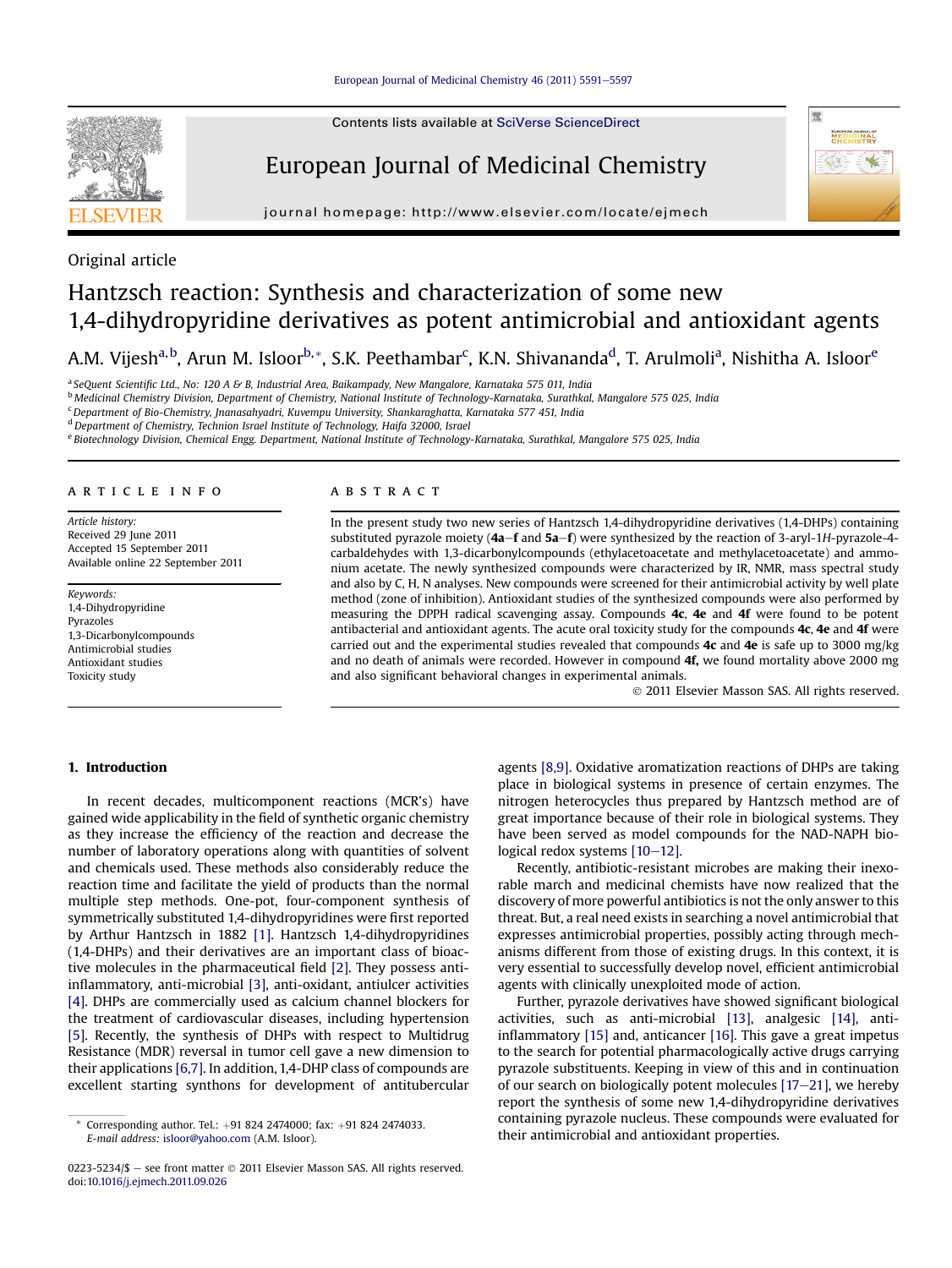## 2. Results and discussion

## 2.1. Chemistry

The schematic representation of the new 1,4-dihydropyridine derivatives ( $4a-f$  and  $5a-f$ ) has been presented in Scheme 1. 3-Substituted-1H-pyrazole-4-carbaldehydes  $(3a-f)$  were synthesized by the Vilsmayer Haack reaction of semicarbazones  $(2a-f)$ [\[22\]](#page-6-0). Refluxing 3-substituted-1H-pyrazole-4-carbaldehydes ( $3a-f$ ), 1,3-dicarbonylcompounds (ethylacetoacetate and methylacetoacetate) and ammonium acetate in ethanol resulted in the target compounds  $(4a-f$  and  $5a-f$ ) via one-pot multicomponent reaction. The proposed mechanism for the formation of dihydropyridine derivatives has been presented in [Scheme 2](#page-2-0).

Structures of the synthesized compounds  $4a-f$  and  $5a-f$  were confirmed by recording their IR, NMR, mass spectra and C, H, N elemental analyses. All compounds were characterized after recrystallization from appropriate solvents. IR spectrum of compound **4a** showed absorption at 3243 cm $^{-1}$  which is due to the NH stretching. Band at 1667 cm $^{-1}$  is due to C=0 stretch. Similarly, band at 1608  $\text{cm}^{-1}$  is due to C=N group confirmed the structure. The  $^1\mathrm{H}$  NMR spectrum of **4a** showed a triplet at  $\delta$  0.96 is due to CH<sub>3</sub> protons of CH<sub>2</sub>-CH<sub>3</sub> group. A singlet at  $\delta$  2.28 is due to CH<sub>3</sub> protons. A quartet appeared at  $\delta$  3.87 which is due to CH<sub>2</sub> protons of O-CH<sub>2</sub>-CH<sub>3</sub> group. Pyridine-4H appeared as a singlet at  $\delta$  5.04. Two doublets at  $\delta$  7.02 and  $\delta$  7.76 are due to aromatic protons of panisyl moiety. Pyrazole-5H proton appeared as a singlet at  $\delta$  7.25. NH protons of dihydropyridine appeared as a singlet at  $\delta$  8.56. A singlet appeared at  $\delta$  12.58 is due to pyrazole-NH further confirmed the structure. The mass spectrum of 4a showed molecular ion peak at  $m/z = 424.1$  (m-1), which is in agreement with the molecular formula  $C_{23}H_{27}N_3O_5$ . Similarly the spectral values for all the compounds and C, H, N analyses are given in the experimental part and the characterization is provided in [Tables 1 and 2.](#page-2-0)

#### 2.2. Antimicrobial studies

#### 2.2.1. Antibacterial studies

The in vitro antibacterial activity of newly synthesized compounds  $4a-f$  and  $5a-f$  were determined by well plate method in Mullere Hinton Agar [\[23,24\]](#page-6-0). In this work, Escherichia coli ATCC 25922 (Gram-negative), Staphylococcus aureus ATCC 25923 (Grampositive) and Pseudomonas aeruginosa ATCC 27853 (Gram-negative) were selected due to their infectious nature. The test compounds were dissolved in dimethyl sulfoxide (DMSO) at concentrations of 1, 0.5 and 0.25 mg/mL.

The antibacterial screening revealed that, some of the tested compounds showed good inhibition against various tested microbial strains. The result indicated that among the tested compounds, 4c and 4f showed excellent activity against all the tested microbial strains E. coli, S. aureus and P. aeruginosa at concentrations of 1, 0.5 and 0.25 mg/mL compared to standard drug streptomycin. Compound 4d showed good antibacterial activity against E. coli and P. aeruginosa as compared to the standard drug. 4e showed



Where Ar = 2,4-Dichlorophenyl, 4-Thioanisyl, 2,5-Dichlorothiophene, Biphenyl, 4-Anisyl, 4-Chlorophenyl

Scheme 1. Synthetic route for the compounds 4a-f and 5a-f.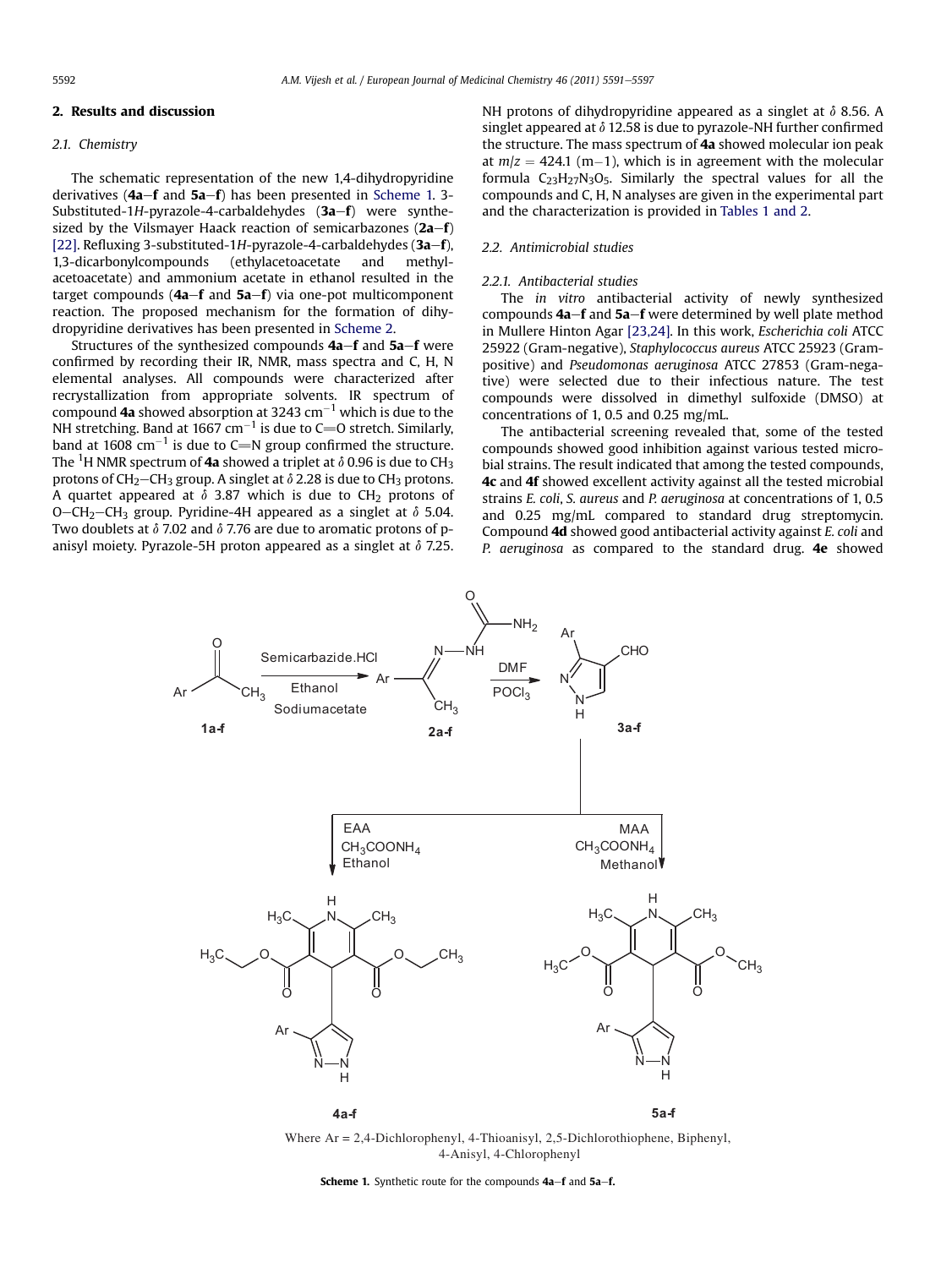<span id="page-2-0"></span>**Step-1**: The reaction can be visualized as proceeding through a Knoevenagel Condensation product as a key intermediate



**Step-2**: Formation of enamine-type intermediate



**Step-3**: Condensation between the two fragments gives the dihydropyridine derivative.



 $Pyz = Substituted pyrazoles, R = CH<sub>3</sub>, R<sup>1</sup> = CH<sub>3</sub> or C<sub>2</sub>H<sub>5</sub>$ 

Scheme 2. Proposed reaction mechanism for the formation of substituted dihydropyridines.

excellent activity as that of standard, against S. aureus and P. aeruginosa at all concentrations. Compounds 4a and 4b showed moderately good anti-microbial activity against all the tested microbial strains. The remaining compounds have showed less activity against all of the three tested bacterial strains compared to standard, streptomycin. The antibacterial results were summarized in [Table 3](#page-3-0).

Compound 4c has thioanisyl moiety on pyrazole ring, which is accounted for the enhanced antibacterial activity. Compound 4f has 4-chlorophenyl substituent, 4d has 2,5-dichlorothiophene and 4e has biphenyl respectively on pyrazole ring, which is accounted for the enhanced activity of the compounds. Similarly compounds 4a and 4b have anisyl and 2,4-dichlorophenyl substituents, which is responsible for their biological activity.

| <b>Table 1</b>                               |  |
|----------------------------------------------|--|
| Characterization data of the compounds 3a–f. |  |

| Comp. Ar<br>No. |                | Molecular Formula<br>(Mol, wt.)                 | Yield M.p.<br>(%) | $(^{\circ}C)$  | Color               |
|-----------------|----------------|-------------------------------------------------|-------------------|----------------|---------------------|
| 3a              |                | 2,4-Dichlorophenyl $C_{10}H_6Cl_2N_2O$ (241.07) | -87               |                | $114-116$ Off white |
| 3b              | 4-Thioanisyl   | $C_{11}H_{10}N_2OS(218.27)$                     | 91                |                | 148-150 Off white   |
| 3c              | 2.5-Dichloro   | $C_8H_4Cl_2N_2OS$ (247.10) 90                   |                   |                | 138-140 Off white   |
|                 | thiophene      |                                                 |                   |                |                     |
| 3d              | Biphenyl       | $C_{16}H_{12}N_2O$ (248.27)                     | 88                | 178-180 Yellow |                     |
| 3e              | 4-Anisyl       | $C_{11}H_{10}N_2O_2$ (202.20)                   | 86                |                | 162-164 Off white   |
| 3f              | 4-Chlorophenyl | $C_{10}H_7CIN_2O(206.62)$                       | 87                |                | 142-144 Off white   |

2.2.2. Antifungal studies

Newly synthesized compounds  $4a-f$  and  $5a-f$  were also screened for their antifungal activity against Aspergillus flavus MTCC 3306, Chrysosporium keratinophilum MTCC 2827 and Candida albicans MTCC 3017, because of their infectious nature. The compounds were dissolved in DMSO and antimicrobial activity was determined by well plate method [\[25,26\]](#page-6-0) at concentrations of 1, 0.5 and 0.25 mg/mL.

| Table |  |
|-------|--|
|-------|--|

Characterization data of the compounds  $4a-f$  and  $5a-f$ .

| Comp. Ar |                | Molecular Formula                                          | Yield M.p. |                | Color                 |
|----------|----------------|------------------------------------------------------------|------------|----------------|-----------------------|
| No.      |                | (Mol, wt.)                                                 | (%)        | $(^{\circ}C)$  |                       |
| 4a       | 4-Anisyl       | $C_{23}H_{27}N_3O_5$ (425.47)                              | 76         |                | 180-182 Off white     |
| 4b       |                | 2,4-Dichlorophenyl $C_{22}H_{23}Cl_{2}N_{3}O_{4}$ (464.34) | 73         |                | 184-186 Off white     |
| 4c       | 4-Thioanisyl   | $C_{23}H_{27}N_3O_4S$ (441.54)                             | 82         |                | 162-164 Off white     |
| 4d       | 2.5-Dichloro   | $C_{20}H_{21}Cl_{2}N_{3}O_{4}S(470.36)$ 69                 |            |                | 169-171 Off white     |
|          | thiophene      |                                                            |            |                |                       |
| 4e       | Biphenyl       | $C_{28}H_{29}N_3O_4$ (471.57)                              | 74         | 192-194 Yellow |                       |
| 4f       | 4-Chlorophenyl | $C_{22}H_{24}CIN_{3}O_{4}$ (429.89)                        | 67         |                | 186-188 Off white     |
| 5a       |                | 2,4-Dichlorophenyl $C_{20}H_{19}Cl_{2}N_{3}O_{4}$ (436.28) | 77         |                | $202 - 204$ Off white |
| 5b       | 4-Thioanisyl   | $C_{21}H_{23}N_3O_4S$ (413.49)                             | 84         | 194-196 Yellow |                       |
| 5с       | 2.5-Dichloro   | $C_{18}H_{17}Cl_2N_3O_4S$ (442.31) 80                      |            | 214-216 Yellow |                       |
|          | thiophene      |                                                            |            |                |                       |
| 5d       | Biphenyl       | $C_{26}H_{25}N_3O_4$ (443.49)                              | 78         |                | $246 - 248$ Off white |
| 5е       | 4-Anisyl       | $C_{21}H_{23}N_3O_5$ (397.42)                              | 81         |                | 162-164 Off white     |
| 5f       | 4-Chlorophenyl | $C_{20}H_{20}C1N_3O_4$ (401.84)                            | 75         |                | $252 - 254$ Off white |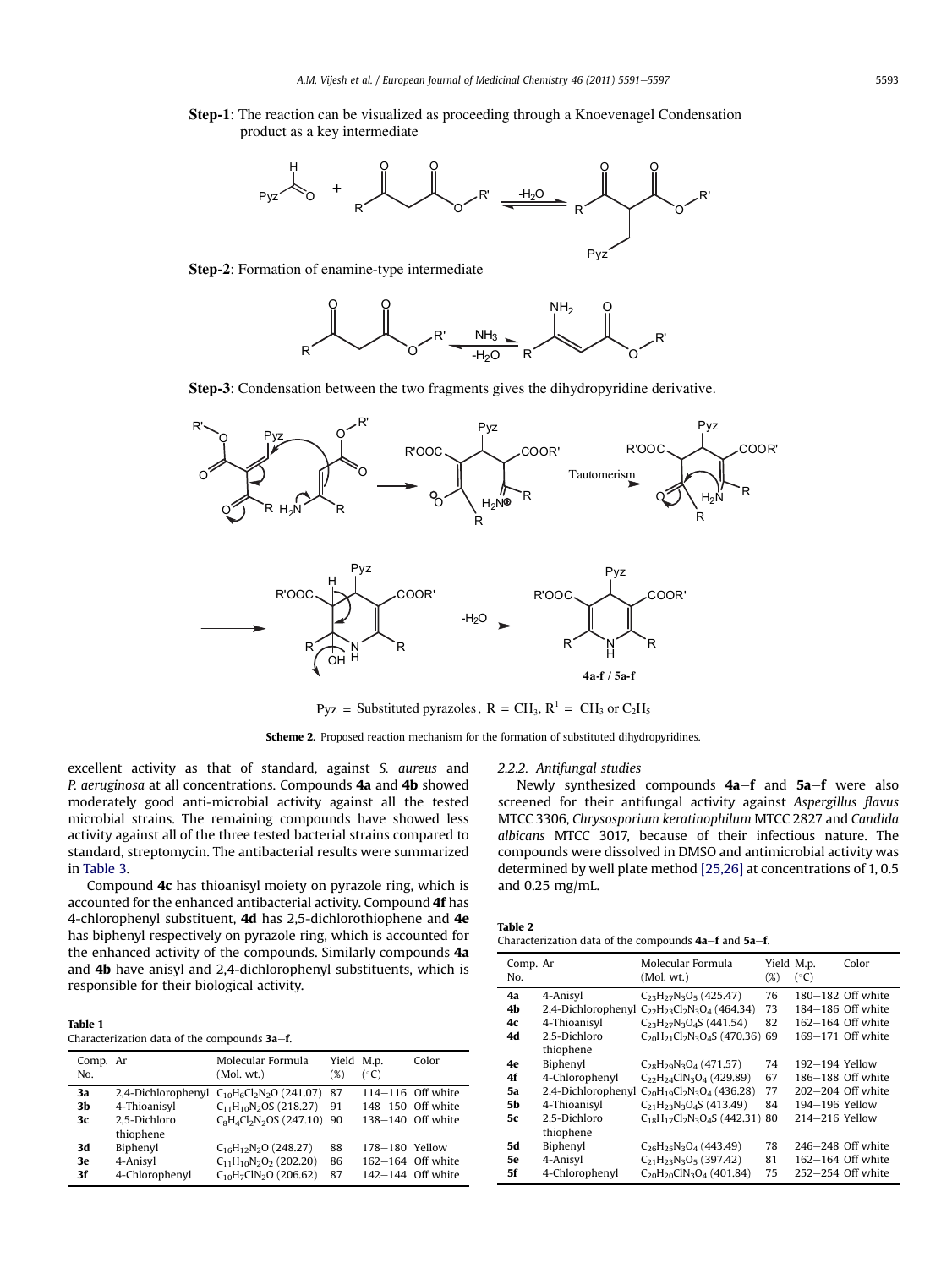<span id="page-3-0"></span>

| Table 3                                                                                |
|----------------------------------------------------------------------------------------|
| Antibacterial activity of the compounds $4a-f$ and $5a-f$ (Zone of inhibition in mm.). |

| Comp. No.             | Escherichia coli |               |               | Staphylococcus aureus |               |               | Pseudomonas aeruginosa |               |               |
|-----------------------|------------------|---------------|---------------|-----------------------|---------------|---------------|------------------------|---------------|---------------|
| Concn. $(mg/mL)$      |                  | 0.5           | 0.25          |                       | 0.5           | 0.25          |                        | 0.5           | 0.25          |
| Standard Streptomycin | $16 \pm 0.01$    | $10 \pm 0.02$ | $8 \pm 0.02$  | $15 \pm 0.02$         | $10 \pm 0.01$ | $9 \pm 0.02$  | $16 \pm 9.02$          | $13 \pm 0.01$ | $11 \pm 0.02$ |
| 4a                    | $12 \pm 0.01$    | $08 \pm 0.02$ | $05 \pm 0.01$ | $13 \pm 0.02$         | $08 \pm 0.01$ | $06 \pm 0.02$ | $10 \pm 0.01$          | $07 \pm 0.02$ | $05 \pm 0.01$ |
| 4b                    | $06 \pm 0.02$    | $04 \pm 0.01$ | $02 \pm 0.02$ | $11 \pm 0.01$         | $07 \pm 0.02$ | $05 \pm 0.01$ | $12 \pm 0.01$          | $09 \pm 0.02$ | $07 \pm 0.01$ |
| 4c                    | $17 \pm 0.02$    | $12 \pm 0.01$ | $09 \pm 0.01$ | $16 \pm 0.01$         | $12 \pm 0.02$ | $10 \pm 0.01$ | $14 \pm 0.01$          | $11 \pm 0.01$ | $08 \pm 0.01$ |
| 4d                    | $16 \pm 0.02$    | $10 \pm 0.01$ | $08 \pm 0.01$ | $13 \pm 0.01$         | $09 \pm 0.02$ | $08 \pm 0.01$ | $15 \pm 0.02$          | $12 \pm 0.01$ | $10 \pm 0.01$ |
| 4e                    | $13 \pm 0.02$    | $10 \pm 0.01$ | $07 \pm 0.02$ | $16 \pm 0.01$         | $12 \pm 0.01$ | $10 \pm 0.02$ | $17 \pm 0.02$          | $13 \pm 0.01$ | $11 \pm 0.02$ |
| 4f                    | $17 \pm 0.01$    | $12 \pm 0.01$ | $10 \pm 0.02$ | $15 \pm 0.01$         | $10 \pm 0.02$ | $08 \pm 0.01$ | $16 \pm 0.01$          | $13 \pm 0.01$ | $10 \pm 0.02$ |
| 5a                    | $06 \pm 0.01$    | $03 \pm 1$    | $02 \pm 0.01$ | $06 \pm 0.01$         | $03 \pm 0.01$ | $02 \pm 0.01$ | $08 \pm 0.02$          | $04 \pm 0.01$ | $02 \pm 0.01$ |
| <b>5b</b>             | $04 \pm 0.01$    | $02 \pm 0.01$ | $01 \pm 0.01$ | $06 \pm 0.02$         | $03 \pm 0.02$ | $02 \pm 0.01$ | $06 \pm 0.02$          | $04 \pm 0.02$ | $03 \pm 0.01$ |
| 5c                    | $10 \pm 0.01$    | $07 \pm 0.02$ | $05 \pm 0.01$ | $10 \pm 0.02$         | $08 \pm 0.02$ | $04 \pm 0.01$ | $07 \pm 0.01$          | $03 \pm 0.02$ | $01 \pm 0.01$ |
| <b>5d</b>             | $13 \pm 0.02$    | $10 \pm 0.01$ | $08 \pm 0.02$ | $09 \pm 0.01$         | $07 \pm 0.02$ | $05 \pm 0.01$ | $10 \pm 0.02$          | $08 \pm 0.02$ | $07 \pm 0.01$ |
| 5e                    | $07 \pm 0.02$    | $04 \pm 0.02$ | $02 \pm 0.01$ | $06 \pm 0.02$         | $04 \pm 0.02$ | $02 \pm 0.02$ | $07 \pm 0.01$          | $04 \pm 0.01$ | $02 \pm 0.02$ |
| 5f                    | $10 \pm 0.01$    | $08 \pm 0.01$ | $05 \pm 0.02$ | $08 \pm 0.01$         | $06 \pm 0.02$ | $03 \pm 0.01$ | $09 \pm 0.01$          | $07 \pm 0.02$ | $04 \pm 0.01$ |

All the compounds  $(4a-f$  and  $5a-f$ ) showed less antifungal activity against all the tested micro organisms compared to standard drug, fluconazole. Results of antifungal studies have been presented in Table 4.

#### 2.3. Antioxidant studies: DPPH radical scavenging assay

The free radical scavenging activity of test samples  $4a-f$  and 5a–f was measured by DPPH according to Brand-Williams et al. [\[27\]](#page-6-0). All compounds have exhibited free radical scavenging capacity by comparison with the standard Butylated Hydroxytoulene (BHT). DPPH assay were carried out for compounds  $4a-f$  and  $5a-f$  at  $100$   $\mu$ M concentration. The antioxidant activity may be, one possible mechanism responsible for the organ protective effects of 1,4-dihydropyridine calcium channel blockers [\[28,29\].](#page-6-0) Nifedipine is a well known 1,4-dihydropyridine derivative [\[30\].](#page-6-0)

Among the tested compounds  $(4a-f$  and  $5a-f$ ), compounds  $4c$ , **4e** and **4f** showed significant amount of DPPH activity  $(>\,60\%)$ . Remaining were non significant compared to the standard BHT. The variation exhibited in DPPH scavenging capacity could be attributed to the effect of different substitutions and results are presented in [Table 5](#page-4-0).

#### 2.4. Acute toxicity and behavioral studies

The acute oral toxicity study for the test compounds (compounds 4c, 4e and 4f) was carried out by following the OECD guidelines [\[31,32\]](#page-6-0). The experimental studies revealed that compounds 4c and 4e are safe up to 3000 mg/kg and no deaths of animals were recorded. Further, no significant behavioral changes were observed in experimental animals. But in compound 4f, we found mortality in above 2000 mg and also significant behavioral changes were observed in experimental animals.

## 3. Conclusion

Two series of new substituted Hantzsch 1,4-dihydropyridine derivatives (1,4-DHPs) containing substituted pyrazole moiety  $(4a-f$  and  $5a-f$ ) were synthesized in reasonably good yields. They were characterized by spectral studies and elemental analyses. All the newly synthesized compounds were screened for antimicrobial and antioxidant activity.

As regards the relationships between the structure of the heterocyclic scaffold and the detected antibacterial properties, it showed varied biological activity. Compounds 4c and 4f have showed excellent antibacterial activity. Among the two series,  $4a-f$ which contains ethyl ester moiety on dihydropyridine ring showed good activity as compared to the second series,  $5a-f$  which consists of a methyl ester group. Antifungal studies reveal that all the tested compounds were less active compared to the standard drug. From the antimicrobial results we can conclude that, synthesized compounds are specific antibacterial agents. A combination of two different heterocyclic systems namely pyrazole and 1,4 dihydropyridine has enhanced the pharmacological effect and hence they are ideally suited for further modifications to obtain more efficacious antibacterial compounds.

The free radical scavenging activity of test samples  $4a-f$  and 5a-f was measured by DPPH. The data reported herein indicates that compounds 4c, 4e and 4f showed significant DPPH activity (>60%) and the remaining compounds were non significant

Table 4

| Antifungal activity of the compounds $4a-f$ and $5a-f$ (Zone of inhibition in mm.). |
|-------------------------------------------------------------------------------------|
|-------------------------------------------------------------------------------------|

| Comp. No.            | Aspergilus Flavus |               |                 | Chrysosporium Keratinophilum |                 |                 | Candida Albicans |                 |               |
|----------------------|-------------------|---------------|-----------------|------------------------------|-----------------|-----------------|------------------|-----------------|---------------|
| Concn. $(mg/mL)$     |                   | 0.5           | 0.25            |                              | 0.5             | 0.25            |                  | 0.5             | 0.25          |
| Standard Flucanazole | $13 \pm 0.01$     | $11 \pm 0.02$ | $10 \pm 0.01$   | $17 \pm 0.01$                | $15 \pm 0.02$   | $14 \pm 0.01$   | $22 \pm 0.01$    | $21 \pm 0.02$   | $20 \pm 0.02$ |
| 4a                   | $02 \pm 0.01$     | $01 \pm 0.01$ | 00 <sup>1</sup> | $03 \pm 0.01$                | $02 \pm 0.01$   | 00 <sup>1</sup> | $03 \pm 0.01$    | $01 \pm 0.01$   | $02 \pm 0.01$ |
| 4b                   | $03 \pm 0.01$     | $02 + 0.01$   | $02 \pm 0.01$   | $04 \pm 0.01$                | $02 \pm 0.01$   | $01 \pm 0.01$   | $04 \pm 0.01$    | $01 \pm 0.01$   | $01 + 0.01$   |
| 4c                   | 00                | $00 \,$       | 00 <sup>1</sup> | 00 <sup>1</sup>              | 00 <sup>1</sup> | 00 <sup>1</sup> | 00 <sup>1</sup>  | 00 <sup>1</sup> | 00            |
| 4d                   | $04 \pm 0.02$     | $03 \pm 0.01$ | $03 \pm 0.01$   | $05 \pm 0.01$                | $02 \pm 0.01$   | $02 \pm 0.01$   | $05 \pm 0.01$    | $02 \pm 0.01$   | $02 + 0.01$   |
| 4e                   | $05 \pm 0.01$     | $02 + 0.01$   | $01 \pm 0.01$   | $03 \pm 0.01$                | $00 \pm 0.01$   | 00 <sup>2</sup> | $06 \pm 0.02$    | $04 \pm 0.01$   | $02 + 0.01$   |
| 4f                   | $02 + 0.01$       | $00 \,$       | 00              | $03 \pm 0.01$                | 00              | 0 <sub>0</sub>  | $04 \pm 0.01$    | $02 \pm 0.01$   | 00            |
| 5a                   | $03 \pm 0.01$     | $02 \pm 0.01$ | 00              | $05 \pm 0.01$                | $01 \pm 0.01$   | 00              | $03 \pm 0.01$    | 00              | 00            |
| 5b                   | 00                | $00 \,$       | 00              | $00 \,$                      | 00              | 0 <sub>0</sub>  | 00 <sup>1</sup>  | 0 <sub>0</sub>  | 00            |
| 5c                   | $03 + 0.01$       | $02 + 0.01$   | 0 <sub>0</sub>  | $04 \pm 0.02$                | $02 \pm 0.01$   | $01 \pm 0.01$   | $03 \pm 0.01$    | $02 \pm 0.01$   | 00            |
| 5d                   | $0.5 + 0.02$      | $04 \pm 0.01$ | $02 \pm 0.01$   | $03 \pm 0.01$                | $02 + 0.01$     | 00              | 00               | 00              | 0             |
| 5e                   | 00                | 00            | 00 <sup>2</sup> | $00 \,$                      | 00              | 00 <sup>2</sup> | 00               | 00              | 00            |
| 5f                   | $06 \pm 0.02$     | $03 \pm 0.01$ | $01 \pm 0.01$   | $05 \pm 0.02$                | $04 \pm 0.01$   | $02 \pm 0.01$   | $03 \pm 0.01$    | $01 \pm 0.01$   | 00            |
|                      |                   |               |                 |                              |                 |                 |                  |                 |               |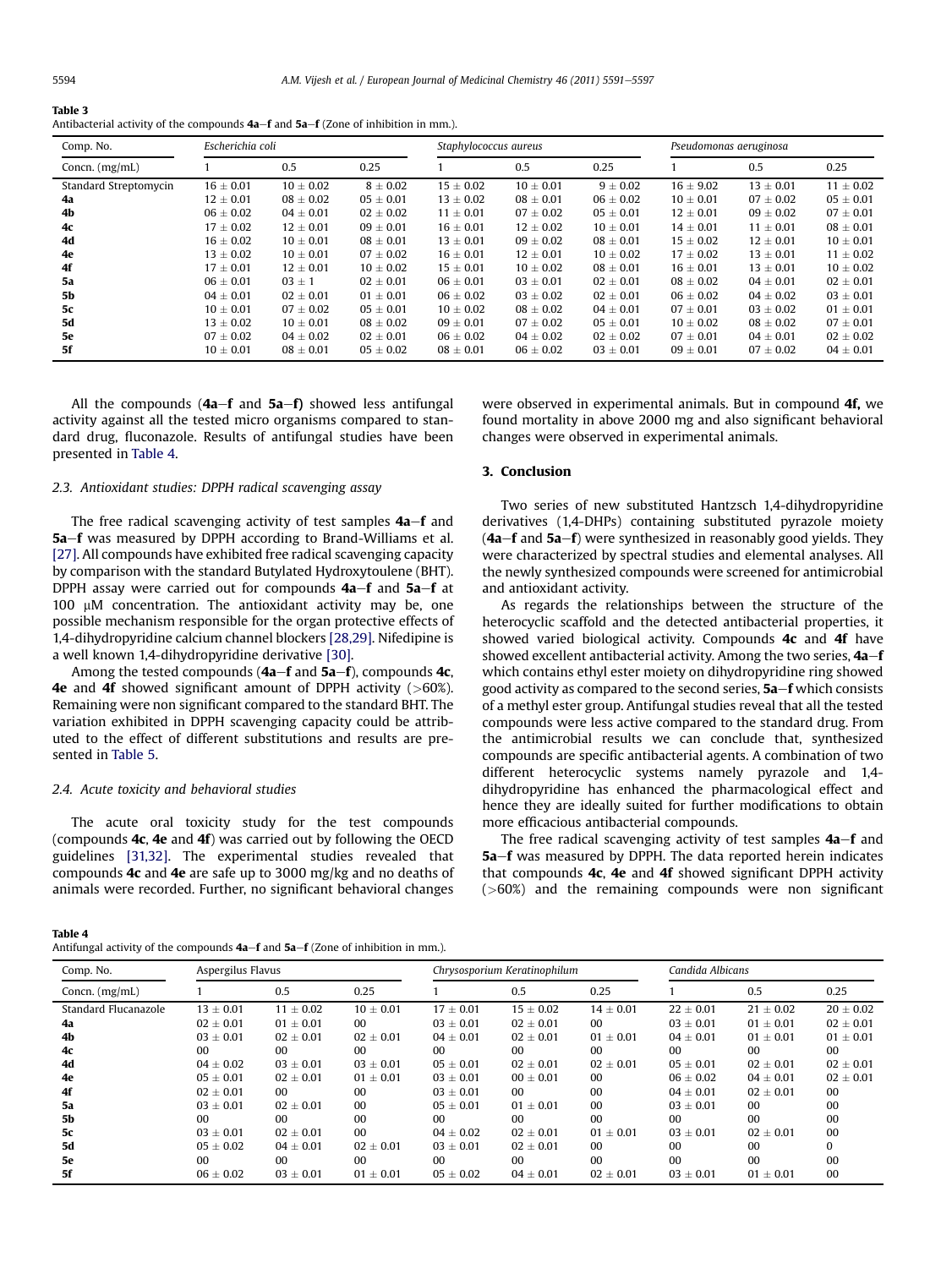<span id="page-4-0"></span>Table 5 DPPH radical scavenging activity of synthesized compounds  $4a-f$  and  $5a-f$ .

| DPPH Assay in % |
|-----------------|
| 30.3            |
| 29.2            |
| 61.1            |
| 32.0            |
| 65.3            |
| 62.3            |
| 35.2            |
| 32.2            |
| 30.3            |
| 25.3            |
| 30.2            |
| 29.4            |
| 72.42           |
|                 |

compared to the standard BHT. The acute oral toxicity study for the compounds 4c, 4e and 4f were carried out and the experimental studies revealed that compounds  $4c$  and  $4e$  is safe up to 3000 mg/ kg and no death of animals were recorded. But in compound 4f we found mortality in above 2000 mg and also significant behavioral changes were observed in experimental animals.

#### 4. Experimental

#### 4.1. Chemistry

Melting points were determined by open capillary method and were uncorrected. The IR spectra (in KBr pellets) were recorded on a JASCO FT/IR-4100 spectrophotometer. <sup>1</sup>H NMR spectra were recorded (DMSO- $d_6$ ) on a Bruker (400 MHz, 300 MHz) using TMS as internal standard. Chemical shift values are given in  $\delta$  (ppm) scales. The mass spectra were recorded on a JEOL JMS-D 300 spectrometer operating at 70 eV. Elemental analyses were performed on a Flash EA 1112 series CHNS-O Analyzer. The completion of the reaction was checked by thin layer chromatography (TLC) on silica gel coated aluminum sheets (silica gel 60 F254) obtained from Merck. Commercial grade solvents and reagents were used without further purification.

## 4.2. General procedure for the synthesis of (2E)-2-(1 arylethylidene)hydrazinecarboxamide  $(2a-f)$

A solution of semicarbazide hydrochloride (1.07 mmol) in 20 mL of water was added drop wise to a round bottom flask containing mixture of substituted carbonyl compounds  $1a-f$  (1.0 mmol), sodium acetate (1.3 mmol) and ethanol (20 mL). The reaction mixture was stirred at 80 $\degree$ C for 8 h. After the reaction completion, the separated solids were filtered, washed with water and dried. The crude products  $(2a-f)$  as such taken for next stage preparation without further purification.

## 4.3. General procedure for the synthesis of 3-substituted-1Hpyrazole-4-carbaldehydes (3a-f)

3-Substituted-1H-pyrazole-4-carbaldehydes  $(3a-f)$  were synthesized by Vilsmayer-Haack reaction. To an ice cold solution of  $(2E)$ -2-(1-arylethylidene)hydrazinecarboxamide  $(2a-f)$  (0.1 mmol) in DMF (20 mL),  $POCI<sub>3</sub>$  (8 mL) was added drop wise. After the addition, the reaction mixture was stirred for 30 min at ambient temperature and then stirred at  $60-65$  °C for 6 h. The reaction mixture was quenched into ice cold water and pH adjusted to 7 using 25% sodium hydroxide solution. The solids thus precipitated were filtered and dried. Crude product was recrystallized from ethyl acetate.

#### 4.3.1. 3-(2,4-Dichlorophenyl)-1H-pyrazole-4-carbaldehyde (3a)

<sup>1</sup>H NMR (400 MHz, DMSO- $d_6$ ):  $\delta$  7.49–7.54 (m, 2H, Ar–H), 7.76  $(s, 1H, Ar-H)$ , 8.47  $(s, 1H, pyrazole-5H)$ , 9.71  $(s, 1H, -CHO)$ , 13.74  $(s,$ 1H, pyrazole-NH); 13C NMR: d 184.40, 147.59, 133.89, 133.29, 129.04, 127.28, 120.95; MS:  $m/z = 242.0$  (M + 1); Anal. calcd. for C10H6Cl2N2O: C, 49.82; H, 2.51; N, 11.62; Found: C, 49.80; H, 2.48; N, 11.59%.

## 4.3.2. 3-[4-(Methylsulfanyl)phenyl]-1H-pyrazole-4-carbaldehyde (3b)

<sup>1</sup>H NMR (400 MHz, DMSO-d<sub>6</sub>):  $\delta$  3.29 (s, 3H, SCH<sub>3</sub>), 7.35 (m, 2H, Ar-H), 7.79 (m, 2H, Ar-H), 8.56 (s, 1H, pyrazole-5H), 9.87 (s, 1H,  $-$ CHO), 13.64 (s, 1H, pyrazole-NH); <sup>13</sup>C NMR: δ 184.65, 141.54, 130.68, 128.84, 125.60, 14.35; MS:  $m/z = 219.2$  (M  $+$  1); Anal. calcd. for  $C_{11}H_{10}N_2OS$ : C, 60.53; H, 4.62; N, 12.83; Found: C, 60.50; H, 4.61; N, 12.81%.

## 4.3.3. 3-(2,5-Dichlorothiophen-3-yl)-1H-pyrazole-4-carbaldehyde (**3c**)<br><sup>1</sup>H NMR (400 MHz, DMSO-d<sub>6</sub>):  $\delta$  7.35 (s, 1H, 2,5-

dichlorothiophene), 8.49 (s, 1H, pyrazole-5H), 9.80 (s, 1H,  $-CHO$ ), 13.69 (s, 1H, pyrazole-NH); <sup>13</sup>C NMR: δ 184.43, 161.15, 128.87, 120.69; MS:  $m/z = 248.1$  (M + 1); Anal. calcd. for C<sub>8</sub>H<sub>4</sub>Cl<sub>2</sub>N<sub>2</sub>OS: C, 38.89; H, 1.63; N, 11.34; Found: C, 38.86; H, 1.61; N, 11.31%.

## 4.4. General procedure for the synthesis of diethyl-4-(3-aryl-1Hpyrazol-4-yl)-2,6-dimethyl-1,4-dihydropyridine-3,5-dicarboxylate  $(4a-f)$

3-(4-Substituted)-1H-pyrazole-4-carbaldehyde (1.0 mmol), ethylacetoacetate (2.0 mmol) and ammonium acetate (1.12 mmol) in ethanol (20 mL) were refluxed for 8 h in an oil bath. After the reaction completion, reaction mixture was concentrated and poured in to crushed ice. The precipitated product was filtered, washed with water. The resulting solid was recrystallized from hot ethanol.

## 4.4.1. Diethyl-4-[3-(4-methoxyphenyl)-1H-pyrazol-4-y]-2,6 dimethyl-1,4-dihydropyridine-3,5-dicarboxylate (4a)

IR (KBr,  $\nu_{\text{max}}$  cm<sup>-1</sup>): 3243 (N-H-str), 3066, 2975 (C-H-str), 1667 (C=O), 1608 (C=N); <sup>1</sup>H NMR (400 MHz, DMSO- $d_6$ ):  $\delta$  0.86 (t, 6H,  $CH_2-CH_3$ ), 2.16 (s, 6H, CH<sub>3</sub>), 3.74 (s, 3H, OCH<sub>3</sub>), 3.97 (m, 4H, CH<sub>2</sub>), 4.99 (s, 1H, pyridine-4H), 6.98 (d, 2H,  $J = 8.17$  Hz, Ar-H), 7.18 (s, 1H, pyrazole-5H), 7.68 (d, 2H,  $J = 8.28$ , Ar-H), 8.77 (s, 1H, pyridine-NH), 12.46 (s, 1H, pyrazole-NH); 13C NMR: d 167.61, 159.19, 145.20, 129.42, 114.05, 103.17, 59.27, 55.66, 28.66, 18.65, 14.48; MS: m/  $z = 424.1$  (M  $-$  1); Anal. calcd. for C<sub>23</sub>H<sub>27</sub>N<sub>3</sub>O<sub>5</sub>: C, 64.93; H, 6.40; N, 9.88; Found: C, 64.90; H, 6.36; N, 9.85%.

## 4.4.2. Diethyl-4-[3-(2,4-dichlorophenyl)-1H-pyrazol-4-y]-2,6 dimethyl-1,4-dihydropyridine-3,5-dicarboxylate (4b)

IR (KBr,  $v_{\text{max}}$  cm<sup>-1</sup>): 3286 (N-H-str), 3061, 2982 (C-H-str), 1678 (C=O), 1651 (C=N); <sup>1</sup>H NMR (400 MHz, DMSO- $d_6$ ):  $\delta$  1.08 (t, 6H, CH<sub>2</sub>-CH<sub>3</sub>), 2.52 (s, 6H, CH<sub>3</sub>), 3.90 (m, 4H, CH<sub>2</sub>), 5.04 (s, 1H, pyridine-4H), 7.24-7.65 (m, 4H, Ar-H, pyrazole-5H), 8.47 (s, 1H, pyridine-NH), 12.59 (s, 1H, pyrazole-NH); <sup>13</sup>C NMR:  $\delta$  167.40, 145.25, 135.46, 133.96, 101.39, 59.26, 28.96, 18.43, 14.64; MS:  $m/z = 465.3$  $(M + 1)$ ; Anal. calcd. for C<sub>22</sub>H<sub>23</sub>Cl<sub>2</sub>N<sub>3</sub>O<sub>4</sub>: C, 59.91; H, 4.99; N, 9.05; Found: C, 59.89; H, 4.96; N, 9.02%.

## 4.4.3. Diethyl-4-{3-[4-(methylsulfanyl)phenyl]-1H-pyrazol-4-yl}- 2,6-dimethyl-1,4-dihydropyridine-3,5-dicarboxylate (4c)

IR (KBr,  $v_{\text{max}}$  cm<sup>-1</sup>): 3213 (N-H-str), 3066, 2978 (C-H-str), 1680 (C=O), 1623 (C=N); <sup>1</sup>H NMR (300 MHz, DMSO- $d_6$ ):  $\delta$  0.91 (t, 6H,  $CH_2-CH_3$ ), 2.22 (s, 6H, CH<sub>3</sub>), 2.51 (s, 3H, SCH<sub>3</sub>), 3.96 (m, 4H, CH<sub>2</sub>),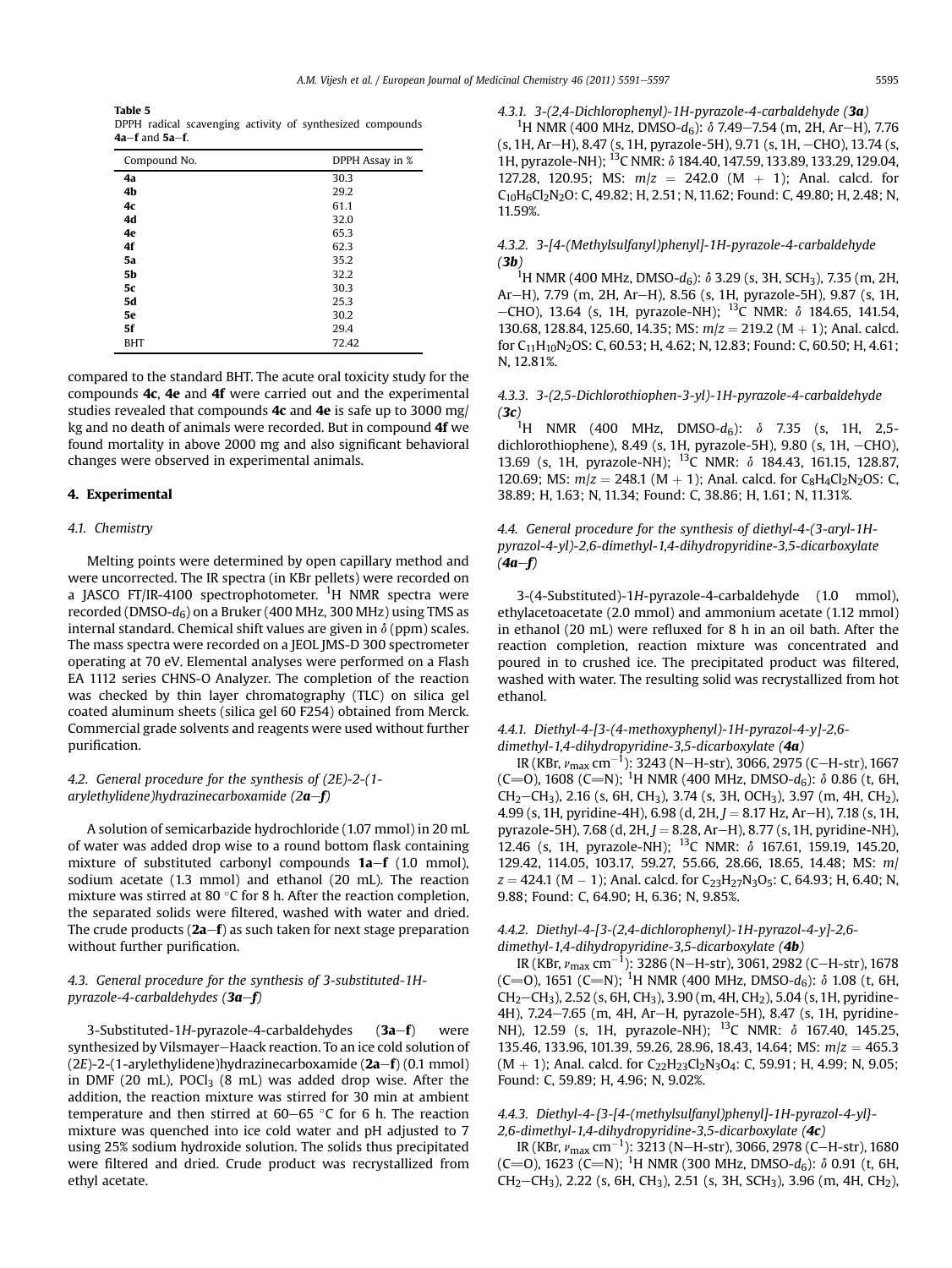4.88 (s, 1H, pyridine-4H), 7.22(s, 1H, pyrazole-5H), 7.35 (m, 2H, Ar-H), 7.74 (m, 2H, Ar-H), 8.83 (s, 1H, pyridine-NH), 12.60 (s, 1H, pyrazole-NH); MS:  $m/z = 442.5$  (M + 1); Anal. calcd. for C23H27N3O4S: C, 62.56; H, 6.16; N, 9.52; Found: C, 62.54; H, 6.13; N, 9.50%.

## 4.4.4. Diethyl-4-[3-(2,5-dichlorothiophen-3-yl)-1H-pyrazol-4-y]- 2,6-dimethyl-1,4-dihydropyridine-3,5-dicarboxylate (4d)

IR (KBr,  $\nu_{\rm max}$  cm $^{-1}$ ): 3240 (N—H-str), 3052, 2966 (C—H-str), 1668 (C=O), 1614 (C=N); <sup>1</sup>H NMR (300 MHz, DMSO- $d_6$ ):  $\delta$  1.10 (t, 6H,  $CH_2-CH_3$ ), 2.50 (s, 6H, CH<sub>3</sub>), 3.92 (m, 4H, CH<sub>2</sub>), 4.84 (s, 1H, pyridine-4H), 7.22-7.36 (m, 2H, 2,5-dichlorothiophene, pyrazole-5H), 8.63 (s, 1H, pyridine-NH), 12.72 (s, 1H, pyrazole-NH); MS:  $m/z = 471.3$  $(M + 1)$ ; Anal. calcd. for C<sub>20</sub>H<sub>21</sub>Cl<sub>2</sub>N<sub>3</sub>O<sub>4</sub>S: C, 51.07; H, 4.50; N, 8.93; Found: C, 51.05; H, 4.47; N, 8.90%.

#### 4.4.5. Diethyl-4-[3-(biphenyl-4-yl)-1H-pyrazol-4-yl]-2,6-dimethyl-1,4-dihydropyridine-3,5-dicarboxylate (4e)

IR (KBr,  $\nu_{\rm max}$  cm $^{-1}$ ): 3256 (N—H-str), 3064, 2927 (C—H-str), 1682 (C=O), 1625 (C=N); <sup>1</sup>H NMR (300 MHz, DMSO- $d_6$ ):  $\delta$  1.09 (t, 6H,  $CH_2-CH_3$ ), 2.24 (s, 6H, CH<sub>3</sub>), 3.91 (m, 4H, CH<sub>2</sub>), 5.02 (s, 1H, pyridine-4H), 7.25–7.79 (m, 10H, Ar-H, pyrazole-5H), 8.83 (s, 1H, pyridine-NH), 12.69 (s, 1H, pyrazole-NH); MS:  $m/z = 472.5$  (M  $+$  1); Anal. calcd. for C<sub>28</sub>H<sub>29</sub>N<sub>3</sub>O<sub>4</sub>: C, 71.32; H, 6.20; N, 8.91; Found: C, 71.30; H, 6.17; N, 8.87%.

## 4.4.6. Diethyl-4-[3-(4-chlorophenyl)-1H-pyrazol-4-yl]-2,6 dimethyl-1,4-dihydropyridine-3,5-dicarboxylate (4f)

IR (KBr,  $\nu_{\rm max}$  cm $^{-1}$ ): 3235 (N–H-str), 3072, 2937 (C–H-str), 1671 (C=O), 1635 (C=N); <sup>1</sup>H NMR (300 MHz, DMSO- $d_6$ ):  $\delta$  0.91 (t, 6H,  $CH_2-CH_3$ ), 2.21 (s, 6H, CH<sub>3</sub>), 3.90 (m, 4H, CH<sub>2</sub>), 5.03 (s, 1H, pyridine-4H), 7.29 (s, 1H, pyrazole-5H), 7.52 (m, 2H, Ar-H), 7.82 (m, 2H, Ar-H), 8.83 (s, 1H, pyridine-NH), 12.67 (s, 1H, pyrazole-NH); MS: m/  $z = 430.8$  (M + 1); Anal. calcd. for C<sub>22</sub>H<sub>24</sub>ClN<sub>3</sub>O<sub>4</sub>: C, 61.46; H, 5.63; N, 9.77; Found: C, 61.42; H, 5.61; N, 9.74%.

## 4.5. General procedure for the synthesis of dimethyl 4-(3-aryl-1Hpyrazol-4-yl)-2,6-dimethyl-1,4-dihydropyridine-3,5-dicarboxylate  $(5a-f)$

3-(4-Aryl)-1H-pyrazole-4-carbaldehyde (1.0 mmol), methylacetoacetate (2.0 mmol) and ammonium acetate (1.12 mmol) in ethanol (20 mL) were refluxed for 8 h in an oil bath. After the reaction completion, reaction mixture was concentrated and poured in to crushed ice. The precipitated product was filtered, washed with water. The resulting solid was recrystallized from hot ethanol.

#### 4.5.1. Dimethyl 4-[3-(2,4-dichlorophenyl)-1H-pyrazol-4-yl]-2,6 dimethyl-1,4-dihydropyridine-3,5-dicarboxylate (5a)

IR (KBr,  $\nu_{\rm max}$  cm $^{-1}$ ): 3262 (N—H-str), 3057, 2946 (C—H-str), 1692 (C=O), 1632 (C=N); <sup>1</sup>H NMR (400 MHz, DMSO-d<sub>6</sub>):  $\delta$  2.32 (s, 6H, CH<sub>3</sub>), 3.48 (s, 6H, O-CH<sub>3</sub>), 4.97 (s, 1H, pyridine-4H), 7.22-7.64 (m, 4H, Ar-H, pyrazole-5H), 8.56 (s, 1H, pyridine-NH), 12.63 (s, 1H, pyrazole-NH); 13C NMR: d 166.78, 145.23, 136.58, 132.91, 101.39, 52.24, 28.37, 18.22; MS:  $m/z = 437.0$  (M  $+ 1$ ); Anal. calcd. for  $C_{20}H_{19}Cl_{2}N_{3}O_{4}$ : C, 55.06; H, 4.39; N, 9.63; Found: C, 55.03; H, 4.37; N, 9.60%.

## 4.5.2. Dmiethyl-4-{3-[4-(methylsulfanyl)phenyl]-1H-pyrazol-4-yl}- 2,6-dimethyl-1,4-dihydropyridine-3,5-dicarboxylate (5b)

IR (KBr,  $\nu_{\rm max}$  cm $^{-1}$ ): 3252 (N—H-str), 3078, 2946 (C—H-str), 1676 (C=O), 1618 (C=N); <sup>1</sup>H NMR (300 MHz, DMSO-d<sub>6</sub>):  $\delta$  2.12 (s, 6H, CH<sub>3</sub>), 2.49 (s, 3H, SCH<sub>3</sub>), 3.72 (m, 6H, O-CH<sub>3</sub>), 4.92 (s, 1H, pyridine-4H), 7.25-7.71 (m, 5H, Ar-H, pyrazole-5H), 8.52 (s, 1H, pyridineNH), 12.49 (s, 1H, pyrazole-NH); MS:  $m/z = 414.4$  (M  $+$  1); Anal. calcd. for C21H23N3O4S: C, 61.00; H, 5.61; N, 10.16; Found: C, 60.98; H, 5.58; N, 10.14%.

#### 4.5.3. Dimethyl-4-[3-(2,5-dichlorothiophen-3-yl)-1H-pyrazol-4 yl]-2,6-dimethyl-1,4-dihydropyridine-3,5-dicarboxylate (5c)

IR (KBr,  $v_{\text{max}}$  cm<sup>-1</sup>): 3269 (N-H-str), 3064, 3006 (C-H-str), 1682 (C=O), 1648 (C=N); <sup>1</sup>H NMR (300 MHz, DMSO- $d_6$ ):  $\delta$  2.17 (s, 6H, CH<sub>3</sub>), 3.32 (s, 6H, O-CH<sub>3</sub>), 4.79 (s, 1H, pyridine-4H), 7.19-7.36 (m, 2H, 2,5-dichlorothiophene, pyrazole-5H), 8.73 (s, 1H, pyridine-NH), 12.73 (s, 1H, pyrazole-NH); MS:  $m/z = 443.3$  (M  $+$  1); Anal. calcd. for C18H17Cl2N3O4S: C, 48.88; H, 3.87; N, 9.50; Found: C, 48.85; H, 3.84; N, 9.48%.

#### 4.5.4. Dimethyl-4-[3-(biphenyl-4-yl)-1H-pyrazol-4-yl]-2,6 dimethyl-1,4-dihydropyridine-3,5-dicarboxylate (5d)

IR (KBr,  $v_{\text{max}}$  cm<sup>-1</sup>): 3230 (N-H-str), 3037, 2956 (C-H-str), 1667 (C=O), 1609 (C=N); <sup>1</sup>H NMR (300 MHz, DMSO- $d_6$ ):  $\delta$  2.21 (s, 6H, CH<sub>3</sub>), 3.19 (s, 6H, O-CH<sub>3</sub>), 5.09 (s, 1H, pyridine-4H), 7.26 (s, 1H, pyrazole-5H), 7.34-7.81 (m, 9H, Ar-H), 8.88 (s, 1H, pyridine-NH), 12.71 (s, 1H, pyrazole-NH); 13C NMR: d 167.86, 145.58, 140.29, 139.29, 129.45, 128.73, 127.91, 127.01, 126.81, 126.07, 102.71, 50.56, 28.74, 18.45; MS:  $m/z = 444.4 (M + 1)$ ; Anal. calcd. for C<sub>26</sub>H<sub>25</sub>N<sub>3</sub>O<sub>4</sub>: C, 70.41; H, 5.68; N, 9.47; Found: C, 70.40; H, 5.66; N, 9.45%.

## 4.5.5. Dimethyl-4-[3-(4-methoxyphenyl)-1H-pyrazol-4-y]-2,6 dimethyl-1,4-dihydropyridine-3,5-dicarboxylate (5e)

IR (KBr,  $\nu_{\text{max}}$  cm<sup>-1</sup>): 3202 (N-H-str), 3085, 2952 (C-H-str), 1687 (C=O), 1649 (C=N); <sup>1</sup>H NMR (400 MHz, DMSO- $d_6$ ):  $\delta$  2.14 (s, 6H, CH3), 3.74 (s, 3H, OCH3), 3.87 (m, 6H, COOCH3), 5.07 (s, 1H, pyridine-4H), 7.02-7.68 (m, 5H, Ar-H, pyrazole-5H), 8.66 (s, 1H, pyridine-NH), 12.53 (s, 1H, pyrazole-NH); MS:  $m/z = 398.4$  (M  $+$  1); Anal. calcd. for  $C_{21}H_{23}N_3O_5$ : C, 63.46; H, 5.83; N, 10.57; Found: C, 63.44; H, 5.81; N, 10.55%.

#### 4.5.6. Dimethyl 4-[3-(4-chlorophenyl)-1H-pyrazol-4-yl]-2,6 dimethyl-1,4-dihydropyridine-3,5-dicarboxylate (5f)

IR (KBr,  $v_{\text{max}}$  cm<sup>-1</sup>): 3235 (N-H-str), 3042, 2936 (C-H-str), 1664 (C=O), 1622 (C=N); <sup>1</sup>H NMR (300 MHz, DMSO-d<sub>6</sub>):  $\delta$  2.22 (s, 6H, CH3), 3.18 (s, 6H, CH2), 4.99 (s, 1H, pyridine-4H), 7.33(s, 1H, pyrazole-5H), 7.51 (m, 2H, Ar-H), 7.74 (m, 2H, Ar-H), 8.88 (s, 1H, pyridine-NH), 12.64 (s, 1H, pyrazole-NH); MS:  $m/z = 402.8$  (M  $+ 1$ ); Anal. calcd. for  $C_{20}H_{20}CIN_3O_4$ : C, 59.78; H, 5.02; N, 10.46; Found: C, 59.75; H, 4.99; N, 10.43%.

#### 4.6. Antibacterial studies

The antibacterial activity of newly synthesized compounds  $4a-f$ and 5a–f were determined by well plate method in Mueller-Hinton Agar. The in vitro antibacterial activity was carried out against 24 h old cultures of bacterial strains. In this work, E. coli, S. aureus and P. aeruginosa were used to investigate the activity. The test compounds were dissolved in dimethyl sulfoxide (DMSO) at concentration of 1 and 0.5 mg/mL. Twenty milliliters of sterilized agar media was poured into each pre-sterilized Petri dish. Excess of suspension was decanted and plates were dried by placing in an incubator at 37  $\degree$ C for an hour. About 60 µL of 24 h old culture suspension were poured and neatly swabbed with the presterilized cotton swabs. Six millimeter diameter well were then punched carefully using a sterile cork borer and  $30 \mu$ L of test solutions of different concentrations were added into each labeled well. The plates were incubated for 24 h at 37  $\degree$ C. The inhibition zone that appeared after 24 h, around the well in each plate were measured as zone of inhibition in mm. Experiments were in triplicates and standard deviation was calculated.